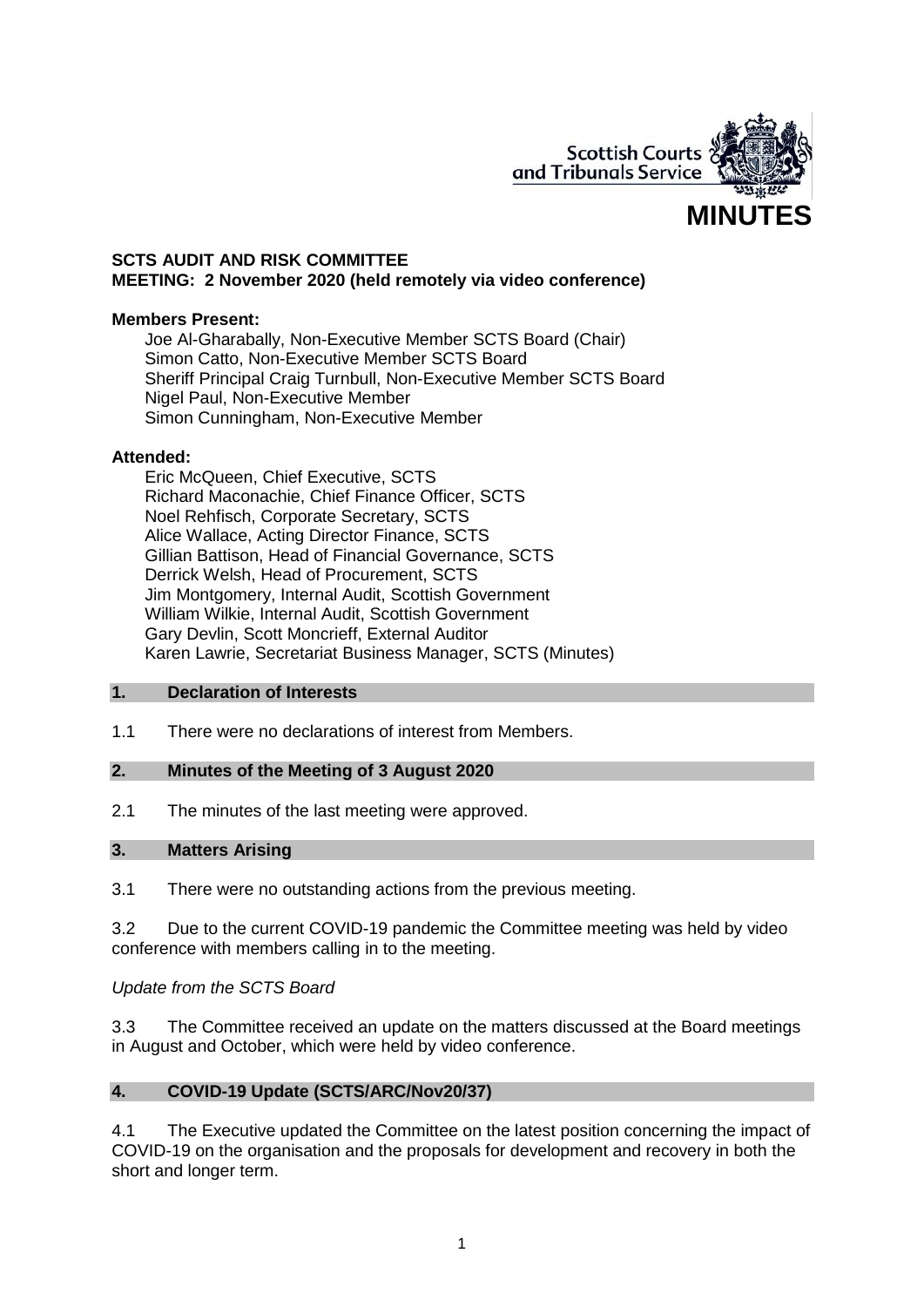4.2 The Committee had received comprehensive overviews of the co-ordination and response arrangements put in place to manage the "lockdown" period and beyond that had been prepared for the most recent meetings of the SCTS Board. Oversight of the response continued to be provided by the Strategic Incident Management (SIM) Team. This ensured that the situation was kept under review with key information shared and sound decisions made.

4.3 All court and tribunal premises were open and processing business. The level of staff in buildings had been restricted to ensure that physical distancing could be maintained, with inperson proceedings augmented by a range of remote and virtual hearings, which were now becoming more commonplace. Ongoing work was being carried out by a large number of staff from home. The expansion of remote and virtual hearings to achieve business levels as close as possible to those processed pre-COVID was being progressed at pace. This was all carried out whilst maintaining the necessary physical distancing and hygiene regimes.

4.4 Committee members acknowledged the progress made, were reassured by the steps being taken to provide the necessary support to all staff and the ongoing development of digital technology to meet the needs of the organisation.

# **5. SCTS Financial Improvement and Succession Planning Update (SCTS/ARC/Nov20/38)**

5.1 The Executive reported on activity to improve controls and succession planning within the SCTS Finance function. An independent review, requested by the Committee Chair, had been completed by the Scottish Government. The report was shared with the Committee ahead of the meeting. A project plan was being developed to address the recommendations outstanding from the report and would be shared with the Committee.

5.2 The Committee acknowledged that good progress had been made in determining the capacity, skills and structure for the Finance Team, however, raised concern regarding the recruitment and retention of skilled finance professionals. The Executive confirmed that work was ongoing to maintain and strengthen a robust staffing structure within the Finance and Procurement Team. Engagement with the Education and Learning Unit to create a structured approach to financial skills training was ongoing, alongside a structured support programme to help current staff achieve and maintain professional qualifications.

5.3 Members were informed that the Scottish Government were exploring the development of a new financial system. SCTS were involved in the working group and had highlighted areas that would ensure the new system was beneficial to all users and provided genuine shared service. Whilst this development was welcome it made it more likely that SCTS may need to invest in some short-term system support to reduce manual processing effort until such time as a new shared service was developed. The Committee welcomed the update and requested sight of the project plan.

# **Action: An overview of the plans for the new Scottish Government Financial System to be shared with Committee members once available.**

# **6. Internal Audit (SCTS/ARC/Nov20/39)**

# *Progress Report*

6.1 Internal Audit reported on the progress made in the delivery of the 2019-20 Internal Audit Plan since the last meeting. The Contract Management Review had been completed, with a "reasonable" assurance opinion and the report was submitted for consideration. Following the previously agreed revisions of the plan due to COVID-19, the Committee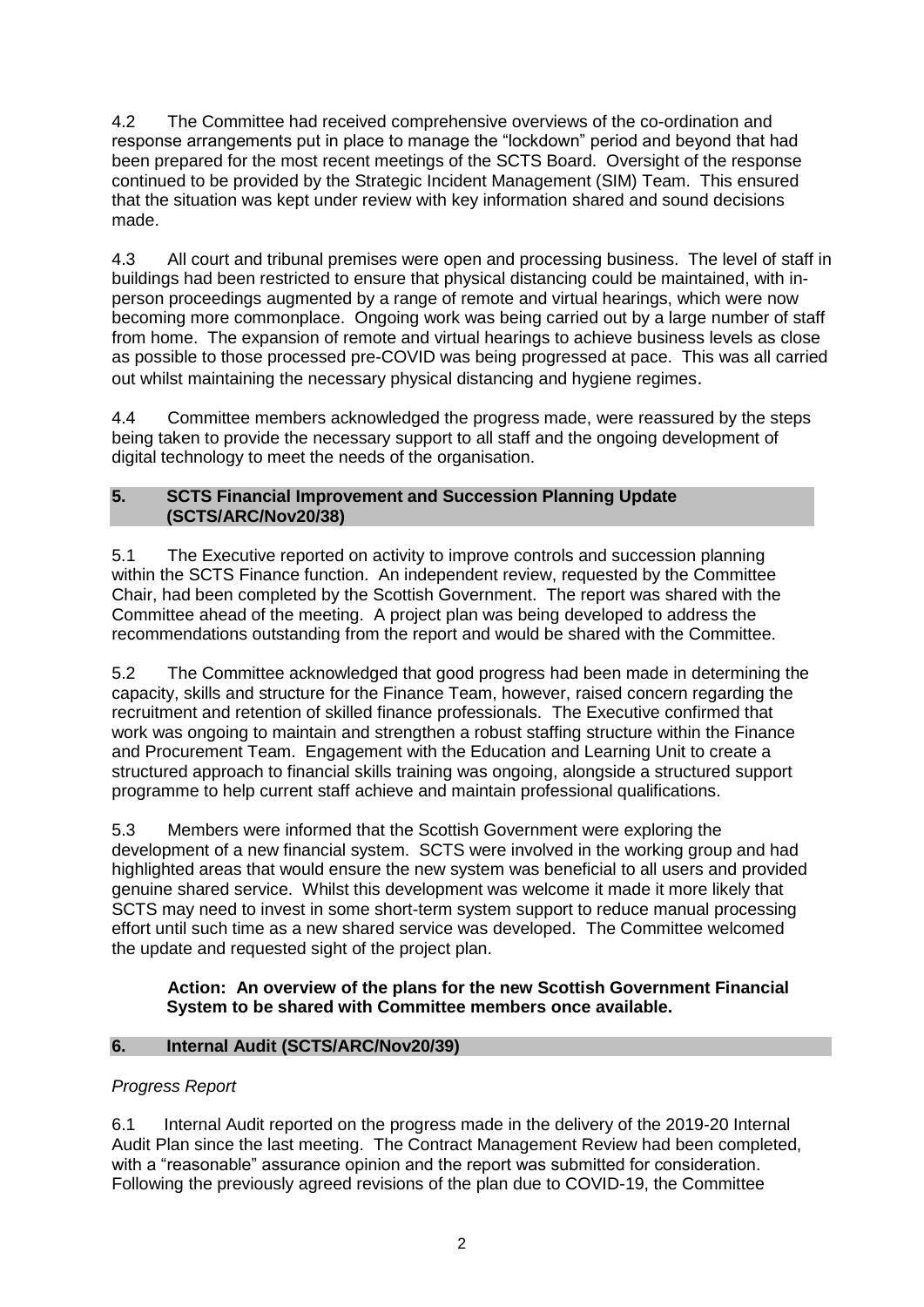endorsed the decision to drop the proposed Financial Controls review, as sufficient assurances had been received from other sources and further assurance would be received from the COVID-19 Response review, which was underway. Work remained on track for completion of the revised plan within the audit year. Internal Audit recorded their thanks to SCTS Officials for their support.

6.2 Internal Audit advised that they would be following-up the recommendations from previous audits recorded on the SCTS Action Tracker and would provide a summary of their findings at the next meeting.

# **7. External Audit (Oral)**

7.1 External Audit updated the Committee on the work carried out to date. The External Audit planning process for the coming year had commenced. A provisional audit plan would be shared with SCTS by the end of the year.

## **8. Cyber Security (SCTS/Nov20/40)**

8.1 The Committee were updated on the current position in relation to cyber security in SCTS and plans for further development. The increased reliance on digital systems during COVID-19 underlined the importance of a robust cyber-security function. The Committee considered the phased approach of the SCTS Cyber Security Programme that would ensure SCTS fully meets and exceeds the minimum expectations set by Scottish Government's public sector Cyber Resilience Framework (CRF). It was noted that phase 1 of the programme had been largely completed and it was anticipated that phase two would be completed by the end of March 2021. Compliance with the CRF was building on the achievement of receiving Public Services Network (PSN) Accreditation

8.2 Members agreed that a Cyber Security Deep Dive Session should be held following the next meeting.

## **9. Assurance and Best Value Framework (SCTS/ARC/Nov20/41)**

9.1 The Committee considered the Assurance and Best Value Framework, which provided an overview of the assurance sources in place across the organisation in relation to key functions, services and best value themes.

9.2 A revised version of the framework was presented to the Committee as part of its annual work programme. The Committee welcomed the revised document which incorporated their previously suggested changes. It was acknowledged that COVID-19 had significantly impacted the operation of the organisation in the current financial year, however considerable efforts had been made to ensure that established assurance sources continued to operate. The framework would be maintained and updated to ensure it continued to provide an accurate assessment of the assurance sources available to the organisation.

## **10. Review of Core Work Plan and Deep Dive Sessions for 2021-22 (SCTS/ARC/Nov20/42)**

10.1 The Core Work Plan and proposed Deep Dive Sessions for 2020-21 were reviewed. Due to meetings being held virtually deep dive sessions in the current year had not taken place, however, it was agreed that a virtual deep dive session would be trialled following the meeting in January. The Committee agreed the deep dive topic in January would be Cyber Security. It was agreed that Deep Dive sessions in 2021-22 would be agreed at a future date when the feasibility of a virtual deep dive session had been tested.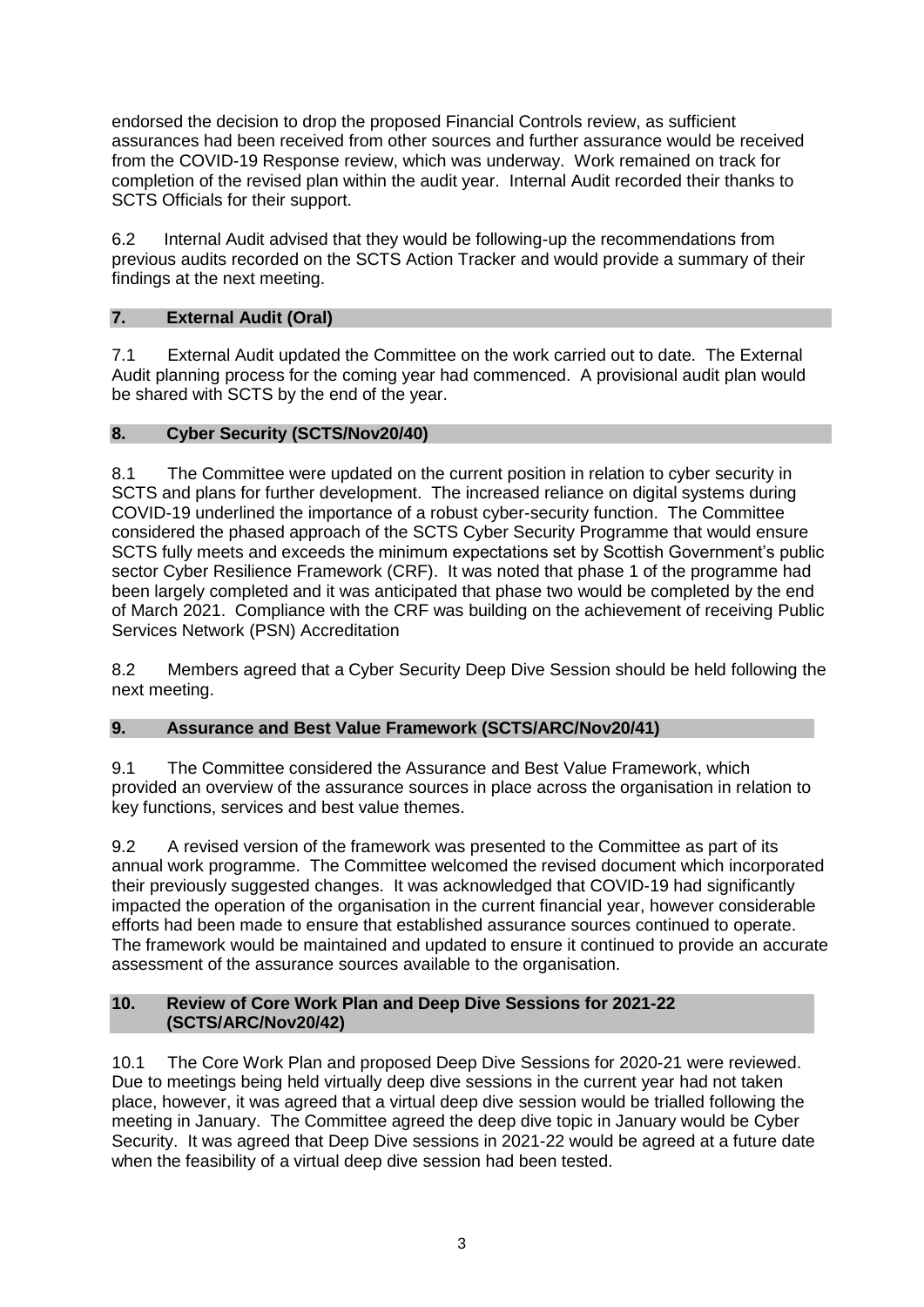# **11. SCTS Anti-Fraud Policy (SCTS/ARC/Nov20/43)**

11.1 The Committee reviewed the updated SCTS Anti-Fraud Policy. The Executive advised that the updated policy would be published on the SCTS intranet to update staff awareness of fraud and corruption. The development and inclusion of a Fraud and Corruption module to the mandatory Annual eLearning for all staff was welcomed by members.

11.2 The Committee commented on a reported national increase in fraud by Police Scotland, however acknowledged that there were no instances of fraud or suspected fraud reported within SCTS in the last year. Members welcomed the forthcoming Internal Audit focussing on Fraud Risk and Asset Management as part of their audit plan 2020-21 with scoping work due to commence in the next month.

## **12. Annual Peer Audits and Actions (SCTS/ARC/Nov20/44)**

12.1 The Peer Audit report was analysed. The Committee were assured that the report demonstrated that a range of detailed peer review audit activity was being carried out at the operational level across the SCTS. Due to pressure on staff resources and the ongoing impact of COVID-19 the Executive were reviewing the commencement of the Peer Audit Reviews in 2020-21.

12.2 The Committee acknowledged the value and assurance the annual peer audit report provided.

## **13. Corporate Risk Register (SCTS/ARC/Nov20/45)**

13.1 The Corporate Risk Register was reviewed. Members were content that the ongoing actions required were recorded appropriately and the impact of the COVID-19 pandemic was reflected in the risk mitigation.

13.2 The Committee requested that the Executive give consideration to format of the Annual Board and Committee Risk Workshop in 2021, as it was anticipated that COVID-19 would restrict in-person attendance.

#### **Action. The Executive to share the proposals for the Annual Board and Committee Risk Workshop with the Chair of the Audit and Risk Committee.**

## **14. Any Other Business**

14.1 None.

#### **15. Papers for Scrutiny/Exception Reporting Only**

- 15.1 The following papers had been circulated for scrutiny:
	- Action Tracker
	- Data Incidents Report
	- Fraud, Theft and Losses Report
	- Core Work Plan
	- Audit Scotland Guide for Audit and Risk Committees COVID-19
	- Internal Audit Contract Management Report
	- SCTS Annual Procurement Report
	- SCTS Annual VAT Report

#### 15.2 No matters were raised by exception.